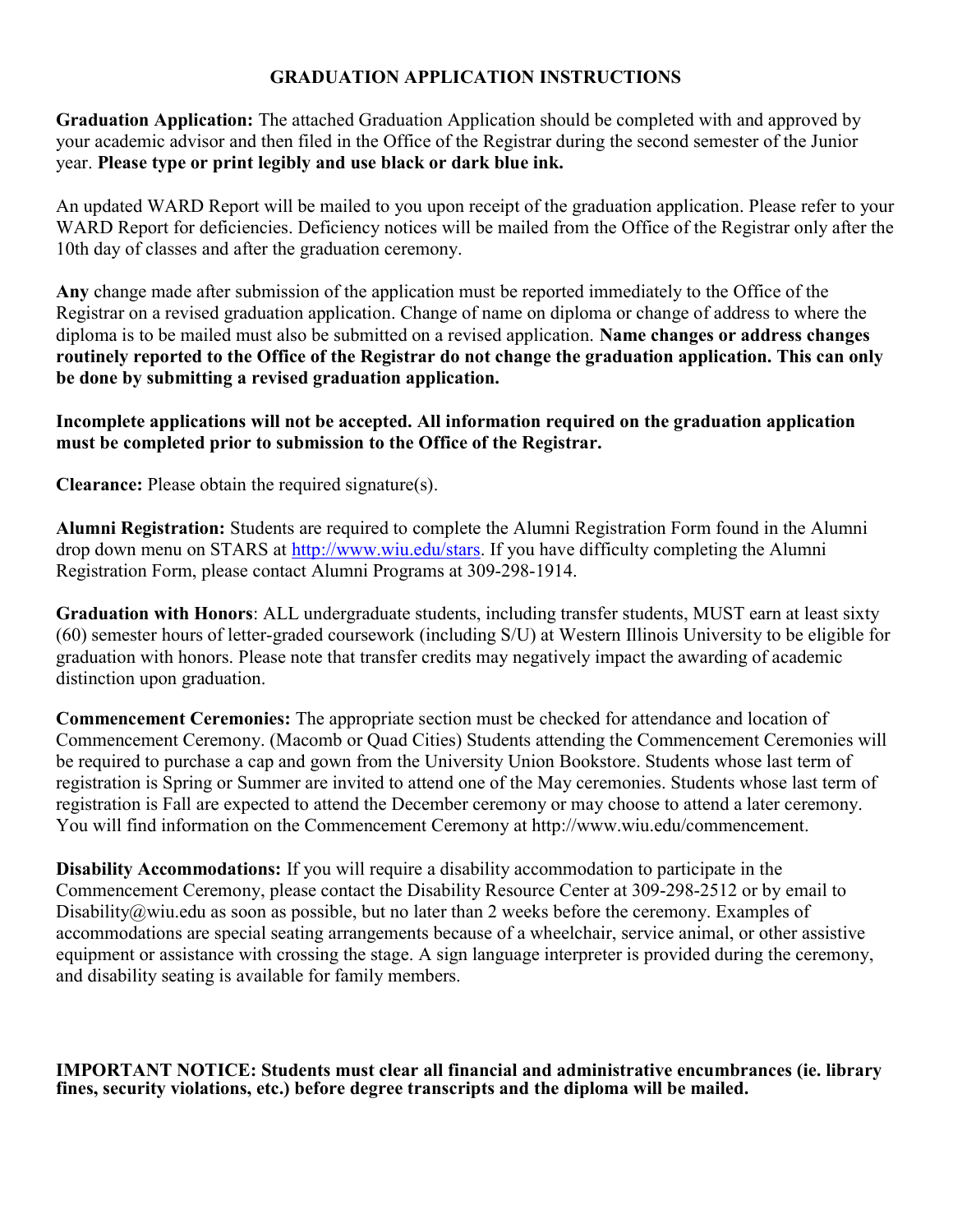#### **GRADUATION APPLICATION -- BACHELOR'S DEGREE CANDIDATES**

| (Print name exactly as you wish it on your diploma)          |                                              |
|--------------------------------------------------------------|----------------------------------------------|
|                                                              |                                              |
| (address)<br>(city, state, and zip code)                     |                                              |
|                                                              | <b>For Office Use</b>                        |
|                                                              |                                              |
|                                                              |                                              |
|                                                              |                                              |
| <b>Complete the Following as Applicable</b>                  |                                              |
| Program (Check one): Non-Teacher Education Teacher Education |                                              |
|                                                              |                                              |
|                                                              | <u> 1990 - Johann Barn, fransk politik (</u> |
|                                                              |                                              |
| Secondary Major Degree                                       | <u> 1960 - Johann Barn, fransk politik (</u> |
|                                                              |                                              |
|                                                              | _______________________                      |
|                                                              | ______________________                       |
|                                                              | <u> Liberatura de la conte</u>               |
|                                                              |                                              |

□ Students are required to complete the Alumni Registration Form on STARS at [http://www.wiu.edu/stars.](http://www.wiu.edu/stars)

### **COMMENCEMENT CEREMONY PARTICIPATION**

NO, I will not attend the Commencement Ceremony.

\_\_\_\_\_\_ **YES**, I will attend the **Macomb** Commencement Ceremony.

*(Students completing coursework at the end of the summer session attend the preceding May ceremony; all others attend the ceremony in which requirements are completed.)*

\_\_\_\_\_\_ **YES**, I will attend the **Quad Cities** Commencement Ceremony. *(May ceremony only.)*